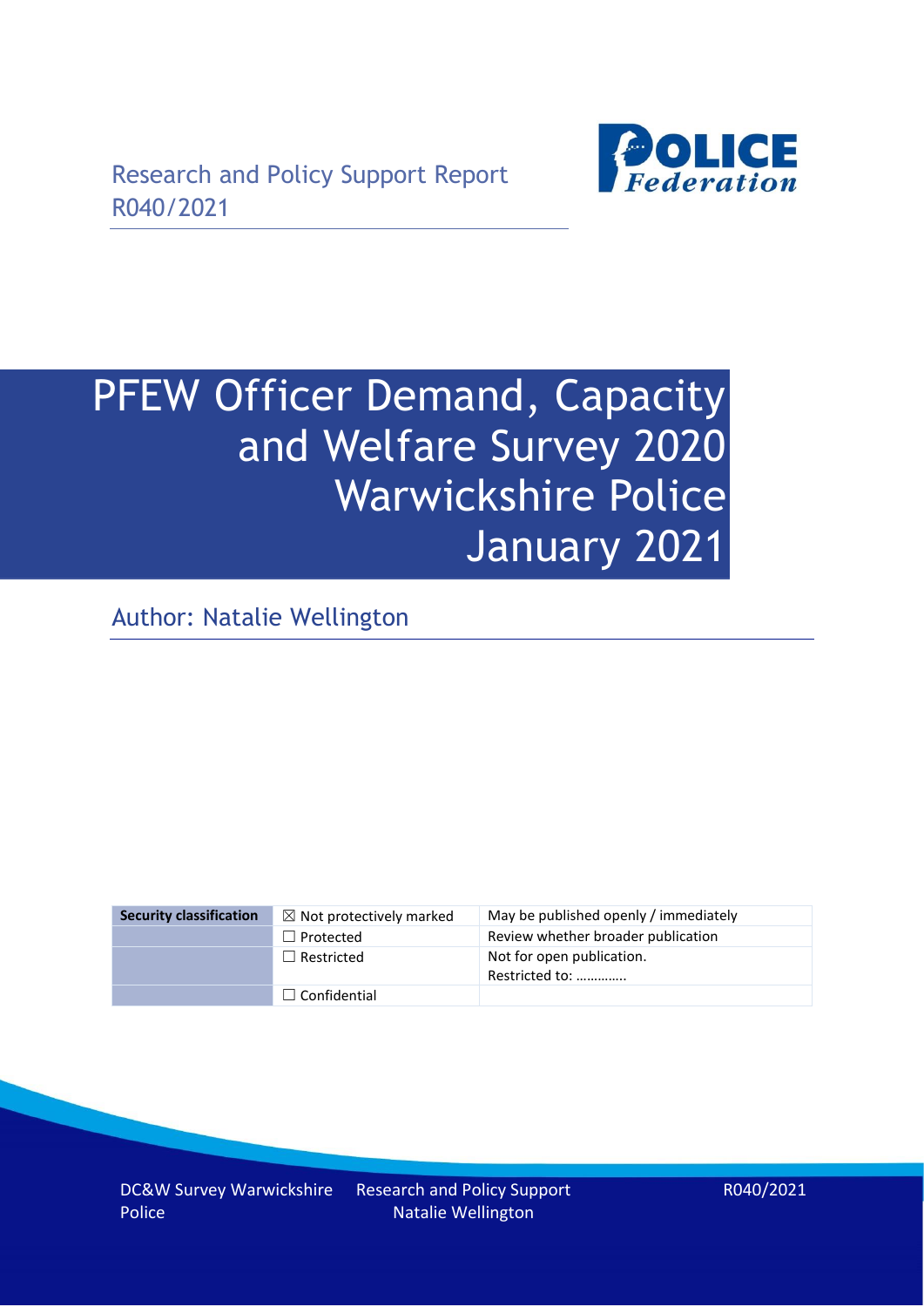# **CONTENTS**

| 4.          |                                                            |  |
|-------------|------------------------------------------------------------|--|
| 5.          |                                                            |  |
| 6.          |                                                            |  |
| $7_{\cdot}$ | ORGANISATIONAL SUPPORT FOR MENTAL HEALTH AND WELLBEING  17 |  |
| 8.          |                                                            |  |
|             |                                                            |  |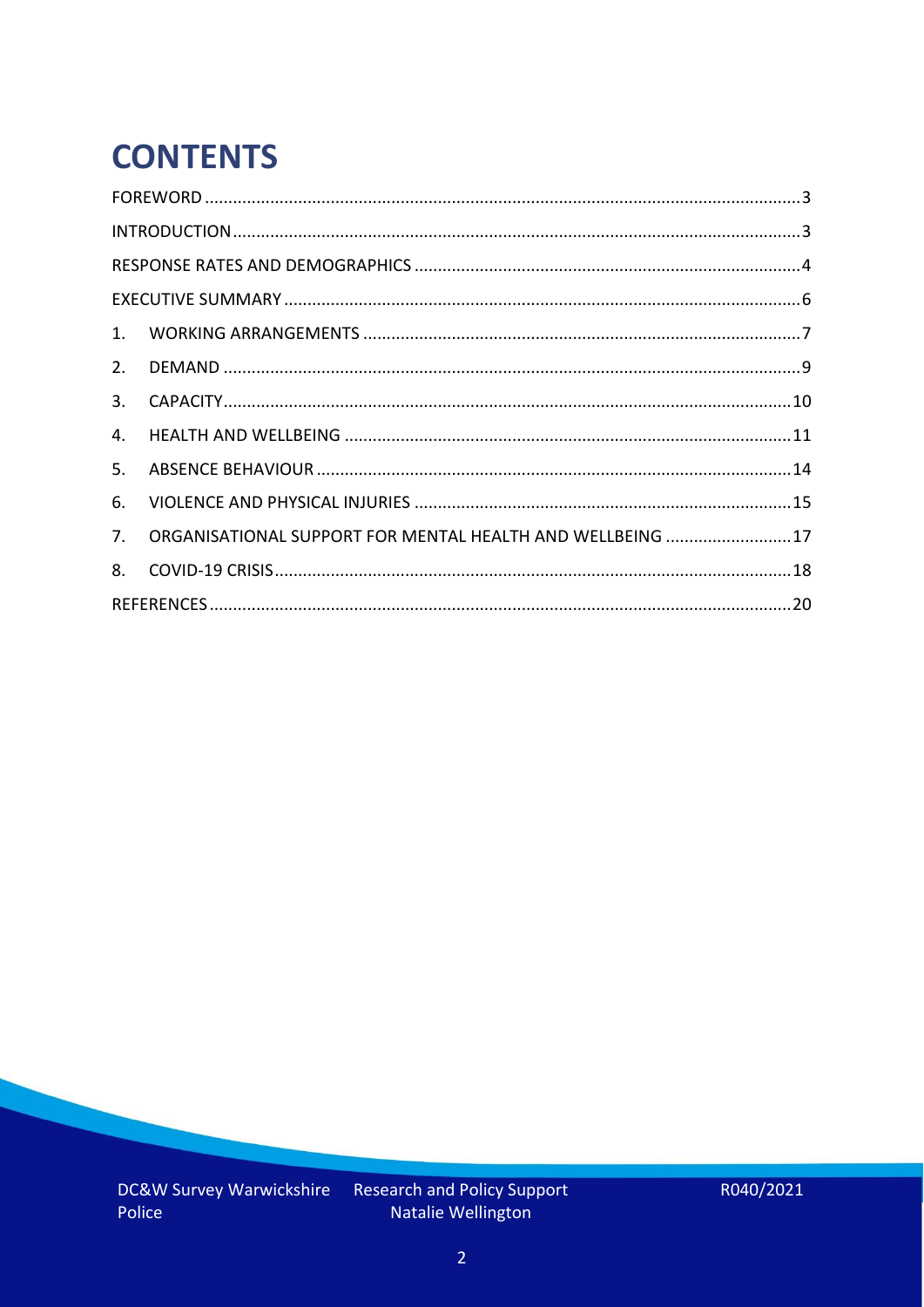### <span id="page-2-0"></span>**FOREWORD**

### <span id="page-2-1"></span>**INTRODUCTION**

The Demand, Capacity and Welfare Survey is a biennial survey that started in 2016. This was in response to unprecedented budgetary cuts and a 14% fall in officer numbers over a seven year period from a high of 142,056 in 2009 to 122,748 in March 2016. <sup>i</sup> Evidence from a focus group study conducted by the PFEW<sup>ii</sup> also highlighted that these reductions may have been having a negative effect on officers' individual wellbeing. It was within this context that the Police Federation of England and Wales (PFEW) began a biennial Demand, Capacity and Welfare Survey. The 2020 PFEW Demand, Capacity and Welfare Survey is the third iteration of the survey. Due to the current global health crisis we have included questions specific to COVID-19, in order to help us to better understand the impacts of working within the police service during this crisis and officers' experiences on the ground. We have reported personal impacts in a specific section and organisational impacts are reported at contextually appropriate points throughout the report, to enable comparisons with other relevant items (for example we have included the results for the question asking whether COVID-19 has had an impact on single-crewing within the same section as the results for the question regarding frequency of single-crewing).

This report provides a summary of responses to key questions from the 2020 PFEW Officer Demand, Capacity and Welfare Survey from respondents in Warwickshire Police.

Where appropriate, details of average responses from previous years, or the police service as a whole, are also presented.<sup>1</sup> However, differences across these figures have not been tested to assess whether they are statistically significant;<sup>2</sup> therefore, any and all differences reported are for guidance only and must be treated with caution. When comparing forcelevel data across years, a dash (–) is used, when applicable, to indicate where a force report was not provided due to small sample sizes.

Please be aware that the total number of responses for each item may vary slightly as not all items were answered by all respondents, and all percentages are rounded to the nearest

 $1$  Data were weighted at a national level on the basis of respondents' force to ensure that each force were proportionally represented within the national sample; no weightings were applied at a force level. More information about weightings can be found in the 2020 Technical Annex R098/2020.

 $2$  As all the data are derived from samples of the population, rather than the whole population, percentage figures calculated are strictly speaking estimates, rather than exact measures. This means that every figure has a margin of error associated with it. Hence a very small percentage difference year on year may be due to sampling, rather than to actual changes.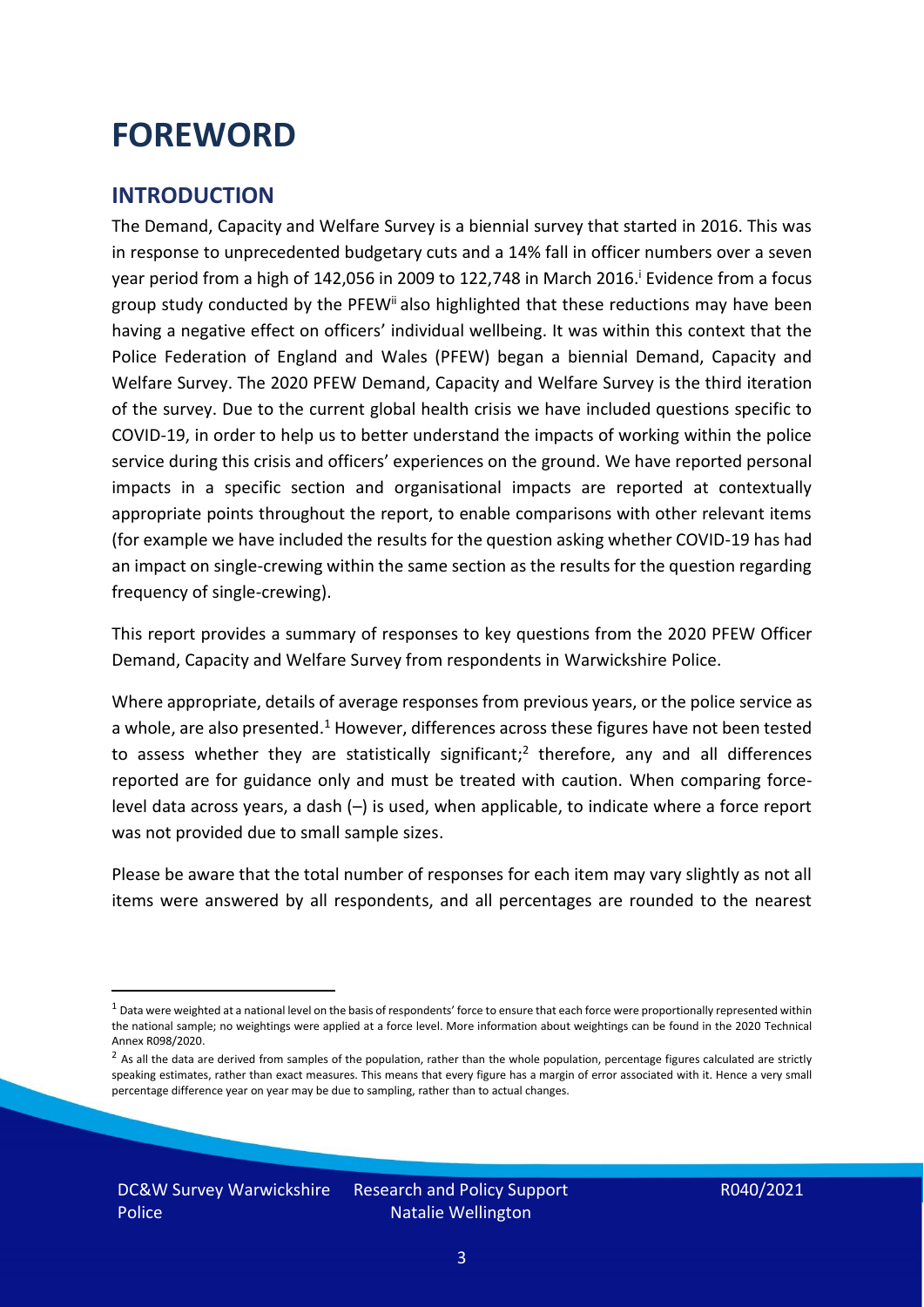whole number. In addition, the actual differences between any and all groups may be quite small, and these details should be considered when interpreting the data.

#### <span id="page-3-0"></span>**RESPONSE RATES AND DEMOGRAPHICS**

Survey responses were gathered over a seven-week period between October and November 2020. All officers of the federated ranks in England and Wales were eligible to participate. Analyses were conducted on a sample of 12,471 responses drawn from all 43 forces across England and Wales. The national response rate for the 2020 survey was 10%.

Overall, 3% of respondents (n=423) to the survey declined to state which force they belonged to. These responses have been included within the national data but are excluded from force-level analyses.<sup>3</sup>

102 responses were received from Warwickshire Police, representing a response rate of around 10% (based on March 2020 Home Office figures of officer headcount).<sup>iii</sup> The margin of error for this report has been calculated using the size of the sample and population. At a 95% confidence level, this force report has a 9% margin of error. If the margin of error is less than 5%, it can be considered to be within the normal bounds of academic rigour.<sup>4</sup> If this threshold has not been met, the results from this report must be interpreted with caution.

58% of responses from Warwickshire Police were received from male officers and 40% of responses were from female officers. The other 2% preferred not to say or identified in another way. In regards to rank, 74% of respondents from Warwickshire Police were Constables, 12% were Sergeants, 12% were Inspectors, and 2% were Chief Inspectors. 2% of responses from Warwickshire Police were received from Black and Minority Ethnic (BME) officers.

DC&W Survey Warwickshire Police

<sup>&</sup>lt;sup>3</sup> Please see the 2020 Technical Annex R098/2020 for excluded cases.

<sup>&</sup>lt;sup>4</sup> The generally accepted academic standards is a 95% confidence level with a 5% (or less) margin of error.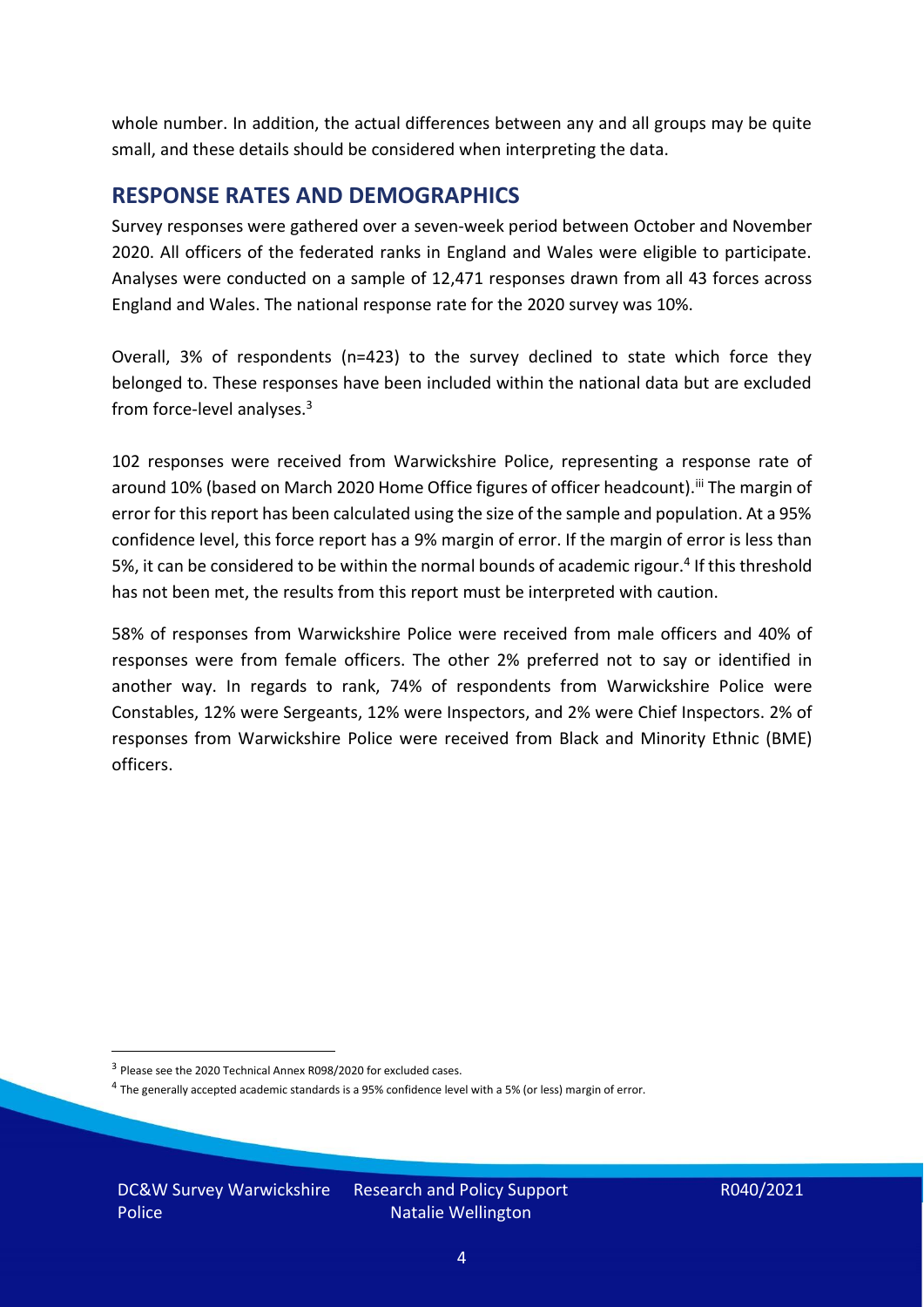### **INFOGRAPHIC**

### **Who responded?**

**102** responses were received from Warwickshire Police, representing a **10%** response rate.



DC&W Survey Warwickshire Police

Research and Policy Support Natalie Wellington

#### R040/2021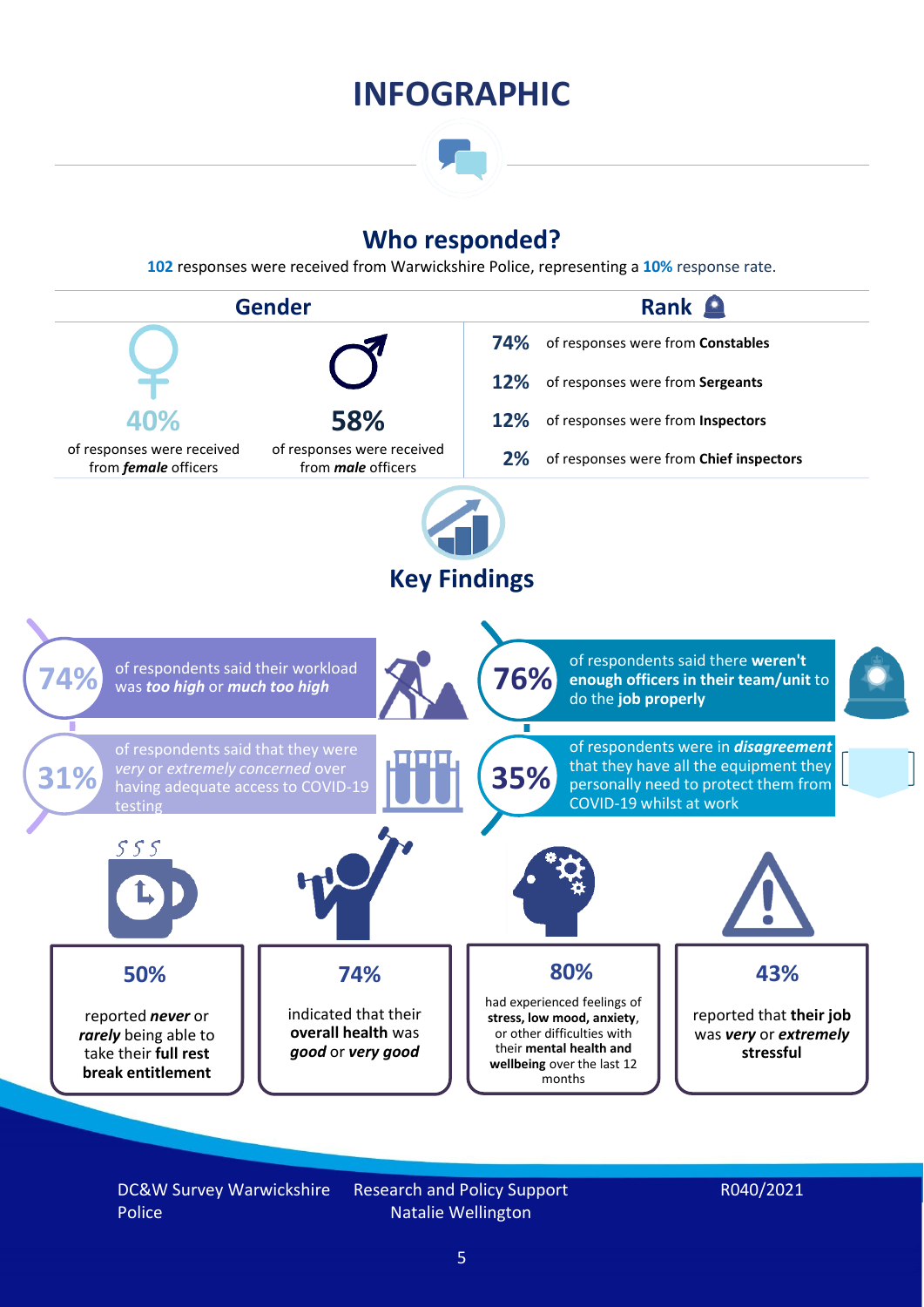### <span id="page-5-0"></span>**EXECUTIVE SUMMARY**

- **102** responses were received from Warwickshire Police, representing a response rate of around **10%**.
- The average (mean) rating for **overall job satisfaction** for respondents was **5/10**.
- **52%** reported being **single-crewed** *often* or *always* and **18%** reported being **singlecrewed** *more often* due to **COVID-19**.
- **50%** of respondents reported *never* or *rarely* being able to take their **full rest break entitlement**; *lower than* the proportion in 2018 (62%).
- **74%** of respondents reported that their **workload** is currently *too high*, or *much too high*; *lower than* the proportion in 2018 (85%).
- **76%** of respondents said there **weren't enough officers in their team/unit** to do the **job properly**.
- The average (mean) **overall life satisfaction** rating was **6/10**. This can be compared to the national average of 6/10.
- **74%** of respondents indicated that their **overall health** was *good* or *very good.*
- **43%** of respondents said that they viewed their job as *very* or *extremely* **stressful**. This was *lower than* the proportion in 2018 (52%).
- **80%** of respondents indicated that they had **experienced feelings of stress, low mood, anxiety, or other difficulties with their health and wellbeing** over the last 12 months.
- **14%** of respondents reported that they had suffered **one or more injuries** that required medical attention as a result of **work-related violence** in the last year.
- **11%** of respondents reported that they had suffered **one or more injuries** that required medical attention as a result of **work-related accidents** in the last year.
- **29%** of respondents reported that they were *very* or *extremely worried* about the **impact that the COVID-19 crisis will have on them personally**.
- **2%** of respondents reported that they *have* or *have had* **COVID-19** confirmed by a positive antigen or antibody test.
- **35%** of respondents reported that they *disagreed* or *strongly disagreed* that they **have all the equipment they personally need to protect them from COVID-19 whilst at work**.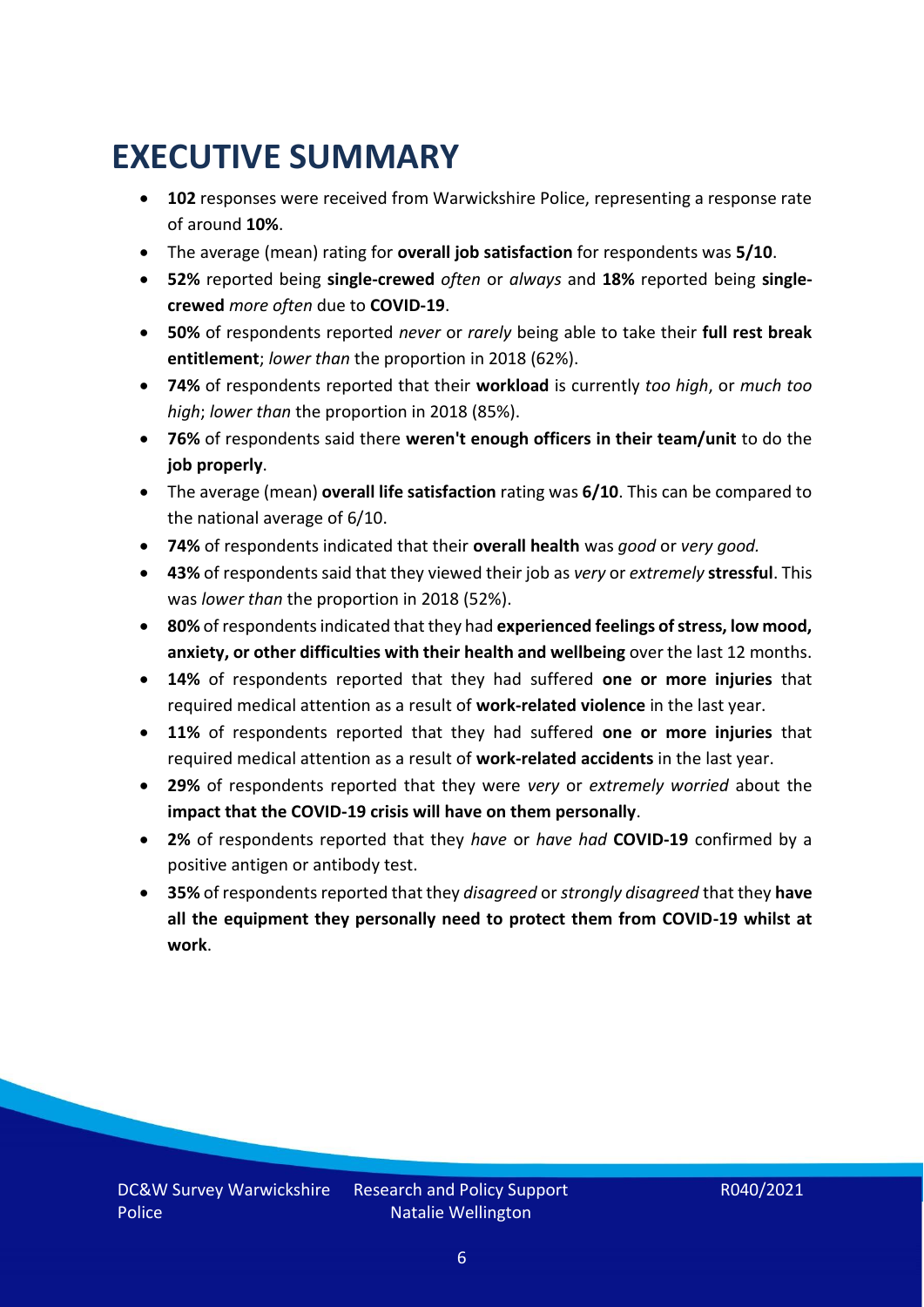### <span id="page-6-0"></span>**1. WORKING ARRANGEMENTS**

### **1.1. OVERALL JOB SATISFACTION**

Respondents were asked to rate their overall job satisfaction between 0 and 10, where 0 was 'not at all satisfied' and 10 was 'completely satisfied.' The average (mean) rating for overall job satisfaction for respondents from Warwickshire Police was 5/10 (range 0-10), with 34% of respondents reporting an overall job satisfaction rating of *4* or *less*. This can be compared to the national average of 5/10 (range 0-10), and 37% of respondents reporting an overall job satisfaction rating of *4* or *less*.

#### **1.2. SHIFT LENGTH**

4% of respondents from Warwickshire Police reported that their formal shift duration was more than the 8-10 hours advised by the Health and Safety Executive<sup>iv</sup> and the Police Negotiating Board,<sup>v</sup> and 4% of respondents indicated a shift length of 12 hours or *more*. 9% of the national sample indicated that their formal shift duration was more than 8-10 hours, and 7% indicated a shift length of *12 hours* or *more*. 5

#### **1.3. SINGLE-CREWING**

Among respondents from Warwickshire Police, for whom this item was applicable, 52% reported being single-crewed either *often* or *always* over the previous 12-month period. This can be compared with 58% of respondents from the national sample.<sup>6</sup>

Due to COVID and the social distancing regulations implemented by the UK government, forces may have changed their normal operational procedures around crewing in order to reduce opportunities for infection between colleagues. The NPCC released guidance stating that when officers are double crewed a surgical Type IIR face mask should be worn in an enclosed space, such as a vehicle or personnel carrier, when social distancing cannot be achieved.<sup>vi</sup> However, some of the units may have decided to reduce the risk further by limiting double crewing or placing officers in bubbles. As such, in this year's iteration of the survey we wanted to ask an additional query about COVID-19 in relation to crewing levels, to see if crewing levels were affected by this. The findings were that 18% from Warwickshire Police reported being single-crewed *more often* due to COVID-19.

DC&W Survey Warwickshire Police

<sup>&</sup>lt;sup>5</sup> Respondents that reported not applicable were removed from force-level and national analysis.

 $<sup>6</sup>$  Respondents that reported not applicable were removed from force-level and national analysis.</sup>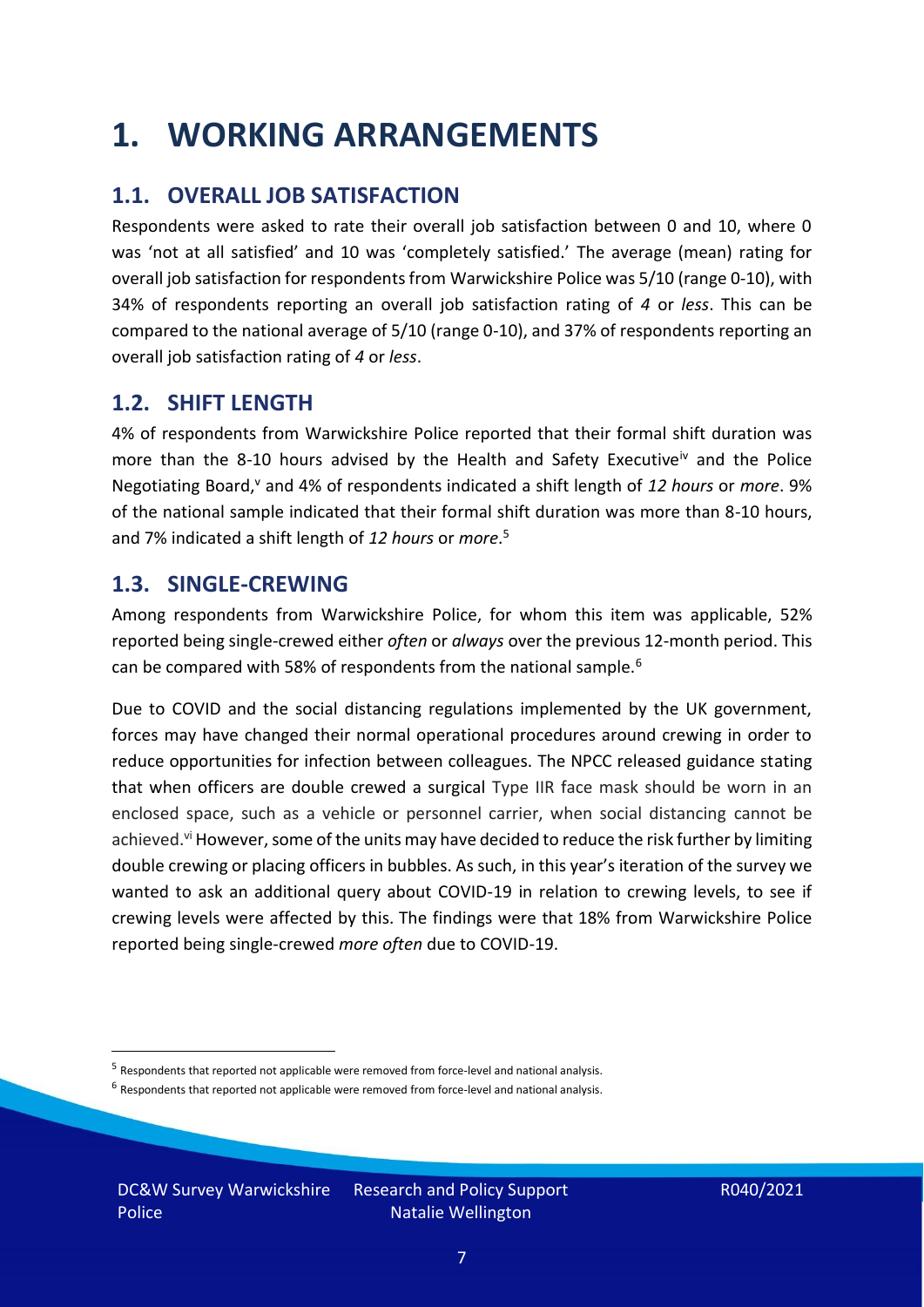### **1.4. BREAKS, REST DAYS AND ANNUAL LEAVE**

50% of respondents from Warwickshire Police reported *never* or *rarely* being able to take their full rest break entitlement, and 33% reported having had *two* or *more* rest days cancelled in the previous 12-month period. Furthermore, 70% of respondents from Warwickshire Police told us that they had a request for annual leave refused *once* or *more* in the previous 12 month period.

Historical comparisons for items relating to breaks, rest days and annual leave for Warwickshire Police, are also provided in *Table 1* below.

| Table 1: Force level figures for breaks, rest days<br>and annual leave                                       | 2016 | 2018 | 2020 |
|--------------------------------------------------------------------------------------------------------------|------|------|------|
| Reported being never or rarely able to take full<br>rest break entitlement                                   |      | 62%  | 50%  |
| Reported having two or more rest days<br>cancelled in the previous 12 months                                 |      | 63%  | 33%  |
| Reported having a request for annual leave<br>refused once or more in the previous 12<br>months <sup>7</sup> |      | 75%  | 70%  |

DC&W Survey Warwickshire Police

<sup>&</sup>lt;sup>7</sup> Please note, there were moderate changes to the question wording and response scale for this item between the 2016 and 2018 iterations of this survey. Please take this into consideration when interpreting any and all differences in the findings between these years, as altering the way in which a question is framed may unintentionally affect the way in which an individual responds.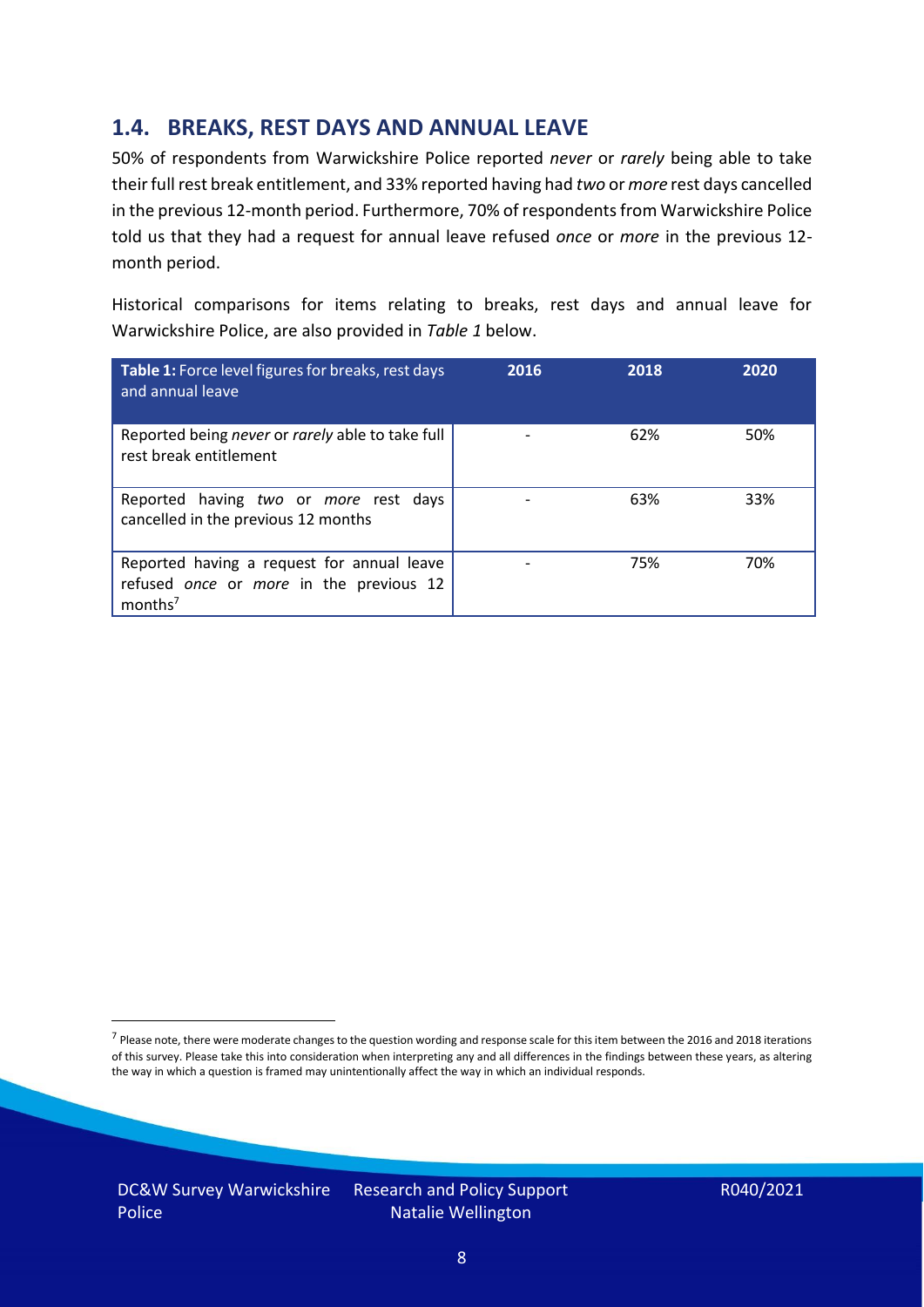## <span id="page-8-0"></span>**2. DEMAND**

### **2.1. WORKLOAD**

74% of respondents from Warwickshire Police told us that their workload is currently *too high*, or *much too high*. An historical comparison for both national and local proportions for workload are displayed in *Table 2* below.

| Table 2: Proportion of respondents reporting<br>that their workload was too high or much too<br>high in the previous 12-month period | 2016 | 2018 | 2020 |
|--------------------------------------------------------------------------------------------------------------------------------------|------|------|------|
| Force-level figures                                                                                                                  |      | 85%  | 74%  |
| National figures                                                                                                                     | 66%  | 72%  | 60%  |

### **2.2. AMOUNT AND PACE OF WORK**

87% of respondents from Warwickshire Police *disagreed* or *strongly disagreed* that they generally have enough officers to manage all the demands being made on them as a team/unit.

Furthermore, 12% *agreed* or *strongly agreed* that they had enough time to engage in proactive policing in their team/unit. An historical comparison for both national and local proportions for this item are displayed in *Table 3* below.

| Table 3: Proportion of respondents reporting<br>that they agreed or strongly agreed that they<br>had enough time to engage in proactive<br>policing in their team/unit | 2016 | 2018 | 2020 |
|------------------------------------------------------------------------------------------------------------------------------------------------------------------------|------|------|------|
| Force-level figures                                                                                                                                                    |      | 10%  | 12%  |
| National figures                                                                                                                                                       | 13%  | 9%   | 14%  |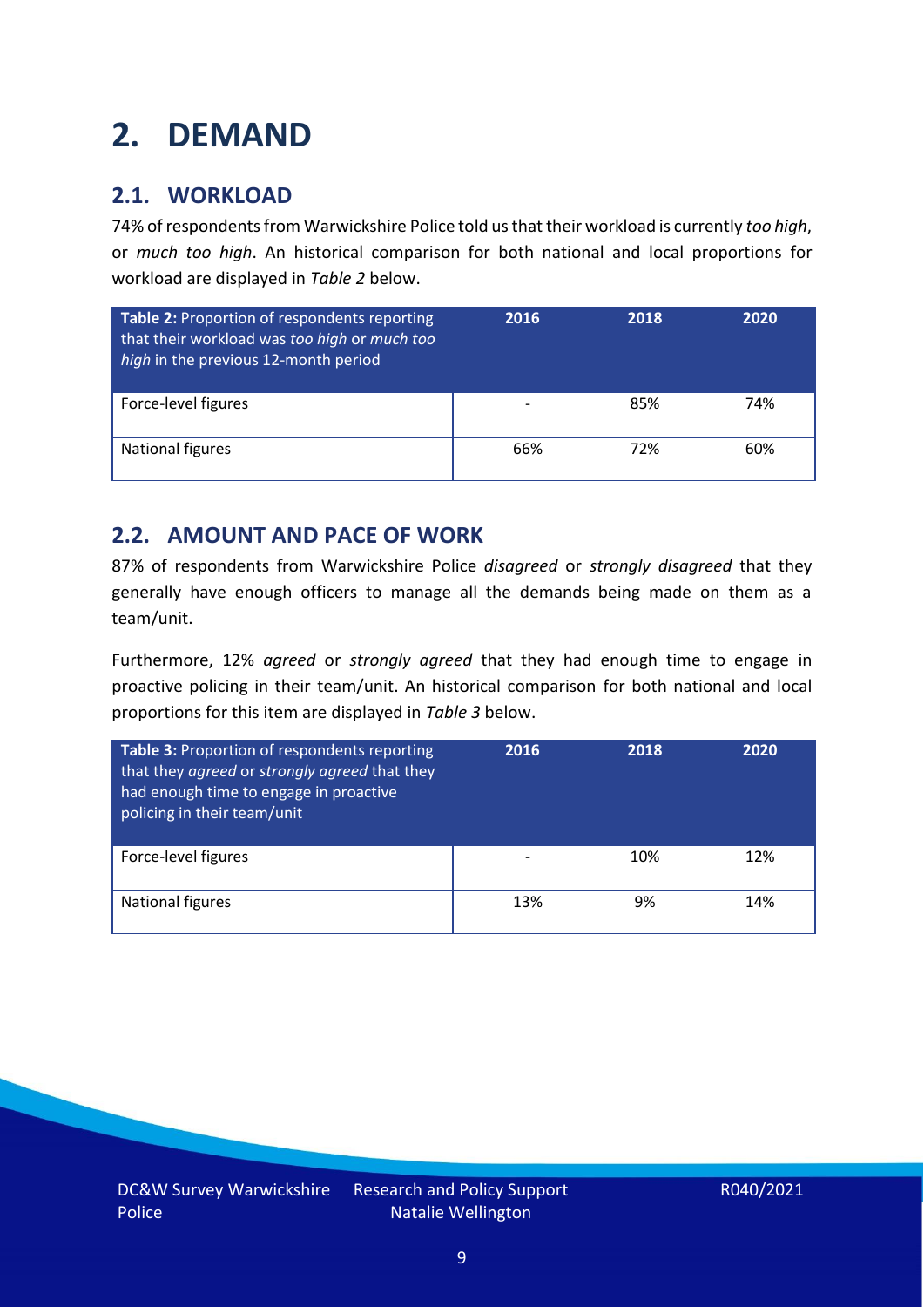### <span id="page-9-0"></span>**3. CAPACITY**

### **3.1. MINIMUM OFFICER STAFFING**

56% of respondents from Warwickshire Police indicated that their team or unit had a minimum officer staffing level.

Among respondents whose team or unit had a minimum officer staffing level, 26% indicated that this level was *never* or *rarely* achieved.

Respondents were asked how often minimum staffing levels have been met compared to before the COVID-19 crisis. 30% reported minimum staffing levels being met *less frequently* compared to before the COVID-19 crisis.

### **3.2. OFFICER STAFFING ARRANGEMENTS**

64% of respondents *disagreed* or *strongly disagreed* that the way officer staffing levels are determined in their team/unit seems to be effective. Historical comparisons for this item and one other key item, relating to capacity to deal with demand for Warwickshire Police, are provided in *Table 4* below.

| <b>Table 4:</b> Force level figures for key items relating to capacity                  |      |                                                               |      |  |
|-----------------------------------------------------------------------------------------|------|---------------------------------------------------------------|------|--|
| <b>Statements</b>                                                                       |      | Proportion of respondents who<br>disagreed with the statement |      |  |
|                                                                                         | 2016 | 2018                                                          | 2020 |  |
| The way officer staffing levels are determined in my<br>team/unit seems to be effective |      | 83%                                                           | 64%  |  |
| There are enough officers in my team/unit for me to do<br>my job properly               |      | 90%                                                           | 76%  |  |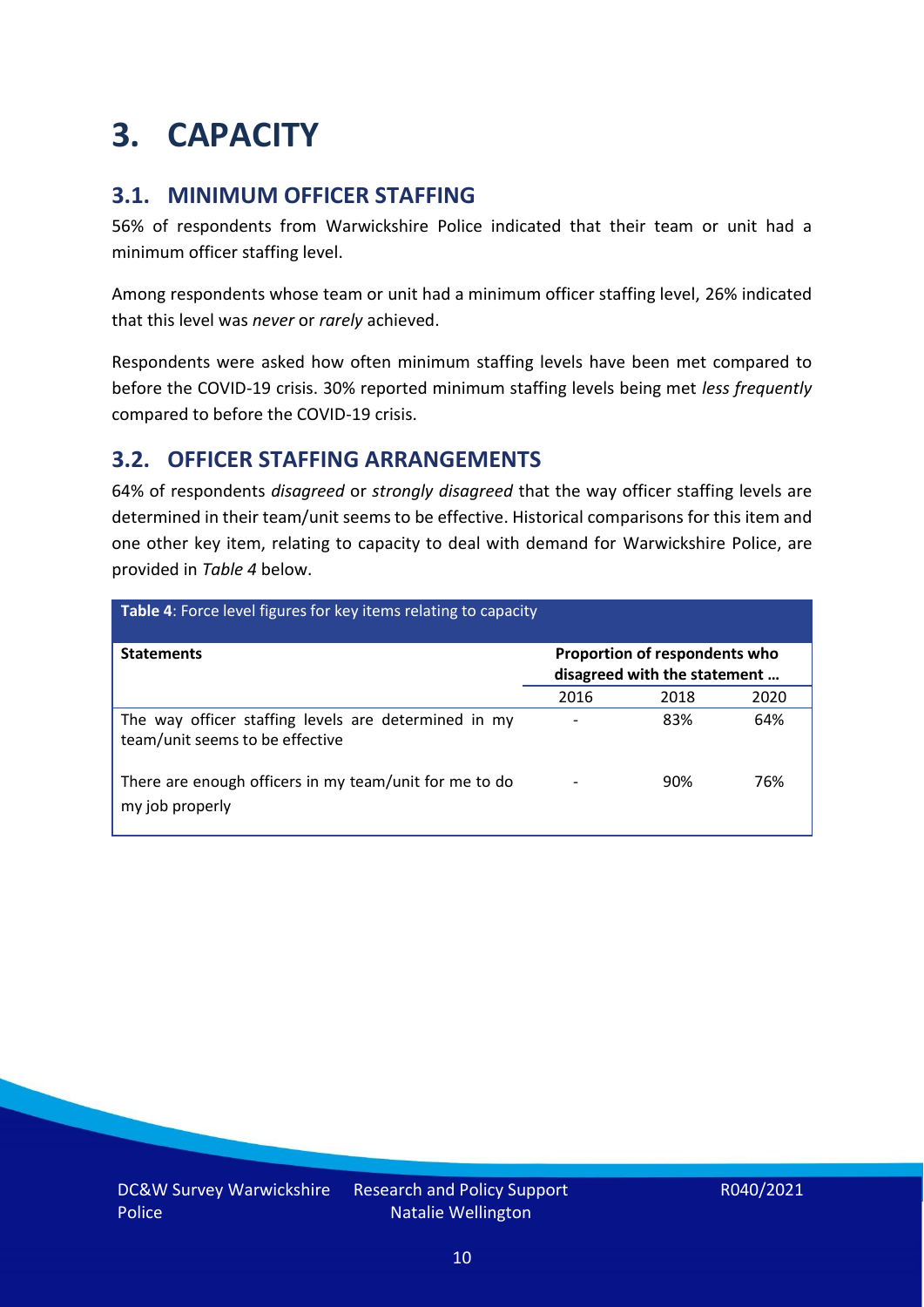### <span id="page-10-0"></span>**4. HEALTH AND WELLBEING**

### **4.1. OVERALL LIFE SATISFACTION AND WORTHWHILENESS**

Respondents were asked to rate their overall life satisfaction on a scale from 0 to 10, where 0 was *'Not at all satisfied'* and 10 was *'Completely satisfied'*. Furthermore, respondents were also asked to rate how worthwhile they feel the things they do in their life are on a scale from 0 to 10, where 0 was *'Not at all worthwhile'* and 10 was *'Completely worthwhile'.* These two items replicate the overall life satisfaction and overall worthwhileness questions posed within the Annual Population Survey by the Office for National Statistics (UK) and were included in the Demand, Capacity and Welfare Survey to enable benchmarking against the general population. vii

The average (mean) overall life satisfaction rating for the general population was 7 out of 10. The average (mean) rating for Warwickshire Police was 6 out of 10, with 18% of respondents reporting a low overall life satisfaction rating of *4* or *less*. These results can be compared to the national average of 6/10, with 23% of respondents reporting a low overall life satisfaction rating of *4* or *less*.

The average (mean) overall worthwhileness rating for the general population was 7 out of 10. The average (mean) rating for Warwickshire Police was 7 out of 10, with 15% of respondents reporting a low overall worthwhileness rating of *4* or *less*. These results can be compared to the national average of 7/10, with 18% of respondents reporting a low overall worthwhileness rating of *4* or *less*.

### **4.2. OVERALL PHYSICAL HEALTH**

Respondents were asked to rate their overall health on a scale from *very good* to *very poor*. An historical comparison for both national and local proportions for this item are in *Table 5* below.

| Table 5: Self-rated overall physical health |                       | 2016 | 2018 | 2020 |
|---------------------------------------------|-----------------------|------|------|------|
|                                             | Poor or very poor     |      | 7%   | 6%   |
| Force-level figures                         | Neither good nor poor |      | 16%  | 20%  |
|                                             | Good or very good     |      | 76%  | 74%  |
|                                             | Poor or very poor     | 12%  | 7%   | 9%   |
| National figures                            | Neither good nor poor | 23%  | 17%  | 20%  |
|                                             | Good or very good     | 65%  | 77%  | 71%  |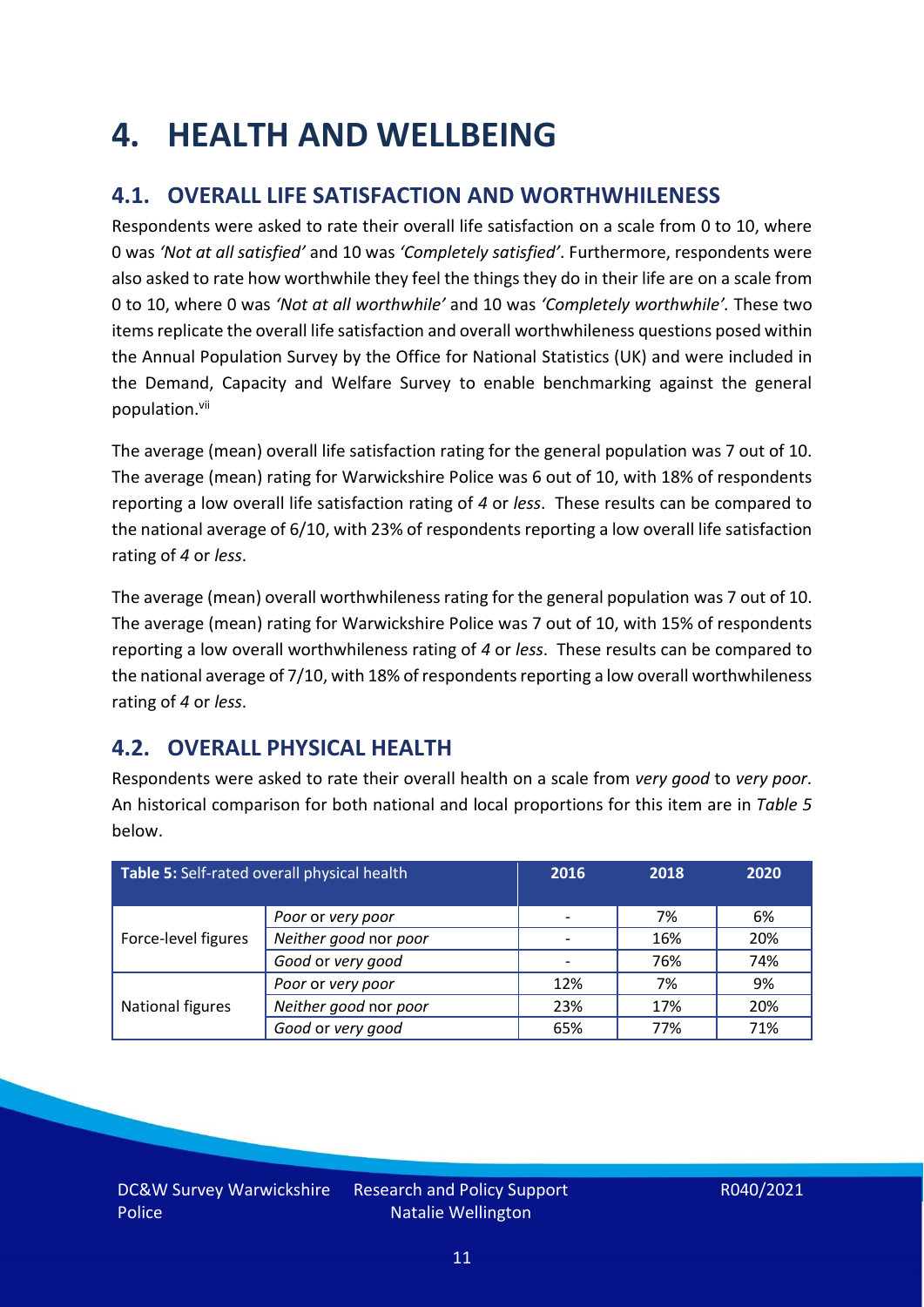### **4.3. SINGLE-ITEM INDICATORS FOR MENTAL HEALTH**

#### **4.3.1. ANXIETY AND HAPPINESS**

Overall anxiety was measured using a single-item measure. Respondents were asked to rate how anxious they had felt the day before on a scale from 0 to 10, where 0 was *'Not at all anxious'* and 10 was *'Completely anxious'*. Overall happiness was also measured using a single-item measure and respondents were asked to rate how happy they had been the day before on a scale from 0 to 10, where 0 was *'Not at all happy'* and 10 was *'Completely happy'*. These items replicate the overall anxiety and overall happiness questions posed within the Annual Population Survey by the Office for National Statistics (UK) and were chosen to enable benchmarking against the general population.<sup>viii</sup>

The average (mean) overall anxiety rating for the general population was 4 out of 10, with 36% of respondents reporting a high overall anxiety rating of *6* or *more*. <sup>8</sup> The average (mean) rating for Warwickshire Police was 4 out of 10, with 35% of respondents reporting a high overall anxiety rating of *6* or *more*. These results can be compared to the national average of 4/10, with 35% of respondents reporting a high overall anxiety rating of *6* or *more*. 9

The average (mean) overall happiness rating for the general population was 7 out of 10. The average (mean) rating for Warwickshire Police was 7 out of 10, with 21% of respondents reporting a low overall happiness rating of *4* or *less*. These results can be compared to the national average of 6/10, with 25% of respondents reporting a low overall happiness rating of *4* or *less*.

#### **4.3.2. STRESS**

Work related stress was measured using a single-item measure. 43% of respondents from Warwickshire Police said that they viewed their job as *very* or *extremely stressful*.

This is *higher than* the proportion reported in the national sample (33%) and *lower than* the proportion reported by Warwickshire Police in 2018 (52%).

Stress outside of work was assessed using an adaptation of the work-related stress measure. 6% of respondents from Warwickshire Police said that they viewed their life outside of work as *very* or *extremely stressful*.

<sup>&</sup>lt;sup>8</sup> Please note that proportions for other wellbeing measures were not provided

 $9$  Overall scores for anxiety have been grouped and reported differently to life satisfaction, worthwhileness and happiness. The percentage of respondents scoring a high rating of *6* or *more* has been reported, as higher scores for anxiety are commonly associated with lower individual wellbeing. Whereas, the percentage of respondents scoring a very low rating of *4* or *less* has been reported for life satisfaction, worthwhileness and happiness, as lower scores on these measures are commonly associated with lower individual wellbeing.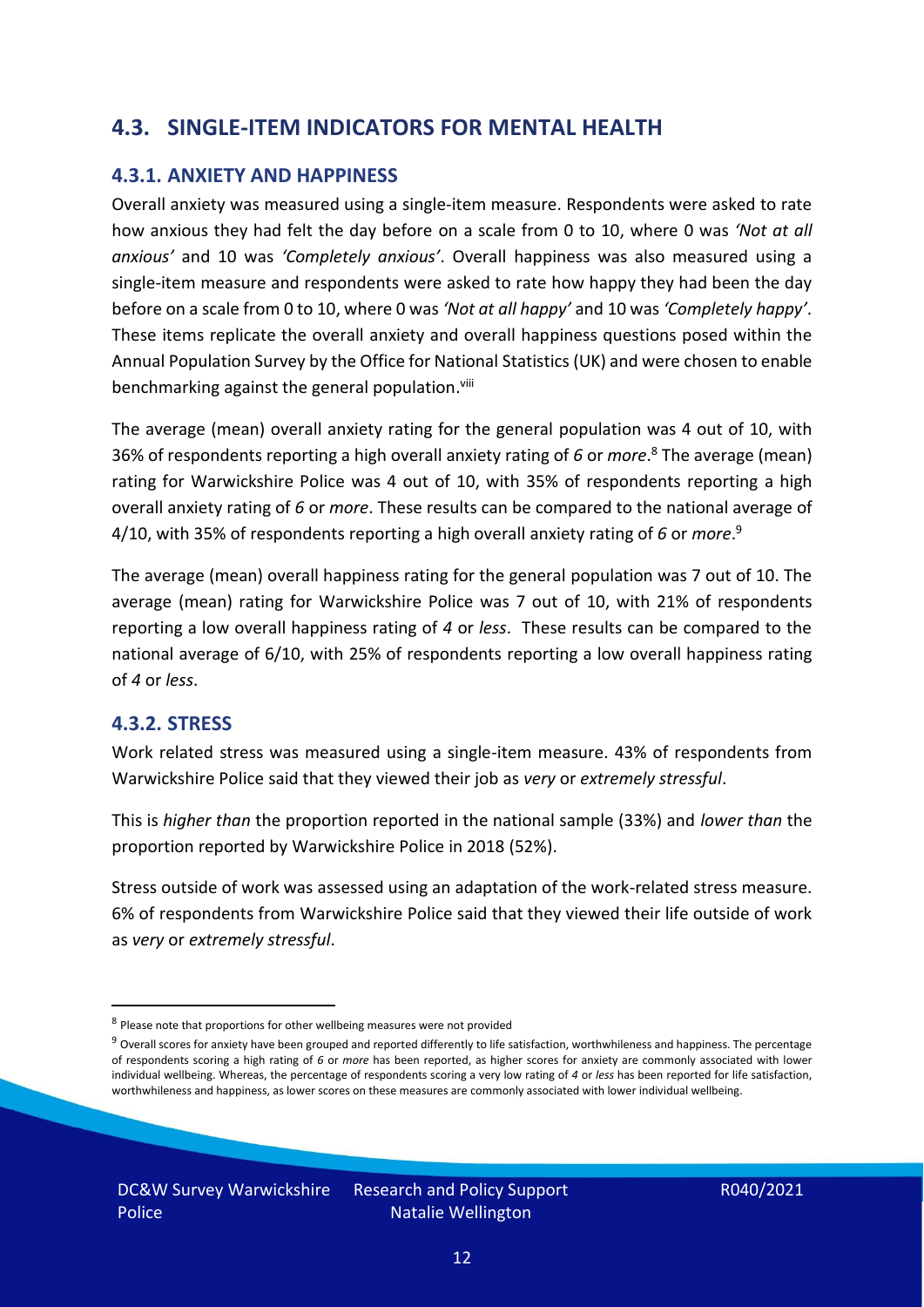#### **4.3.4. MENTAL HEALTH OVERVIEW**

A top-level broad overview of mental health and wellbeing was established using an item that asked respondents to indicate whether they had experienced feelings of stress, low mood, anxiety, or other difficulties with their health and wellbeing over the last 12 months. 80% of respondents from Warwickshire Police indicated that they had experienced feelings of stress, low mood, anxiety, or other difficulties with their health and wellbeing over the last 12 months; with 89% of these respondents also indicating that these feelings were caused by, or made worse by work.

#### **4.3.5. MENTAL WELLBEING**

Respondents' mental wellbeing was measured using the Short Warwick-Edinburgh Mental Wellbeing Scale,<sup>ix</sup> which asked them to rate their experience during the last two weeks for seven positively framed items. A metric score was calculated which indicated participants' overall wellbeing. The higher the score is, the better their overall wellbeing is thought to be.<sup>10</sup>

The metric score for Warwickshire Police is presented in *Table 6* below across years. This is also alongside the metric score for the national sample across years.

| <b>Table 6:</b> Average (mean) metric score for the Short Warwick-<br>Edinburgh Mental Wellbeing Scale | 2016 | 2018 | 2020 |
|--------------------------------------------------------------------------------------------------------|------|------|------|
| Force-level figures                                                                                    |      | 19   | 21   |
| National figures                                                                                       | 19   | 20   | 21   |

 $10$  The Short Warwick-Edinburgh Mental Wellbeing Scale was developed by the Universities of Warwick, Edinburgh and Leeds in conjunction with NHS Health Scotland (© University of Warwick, 2006).

DC&W Survey Warwickshire Police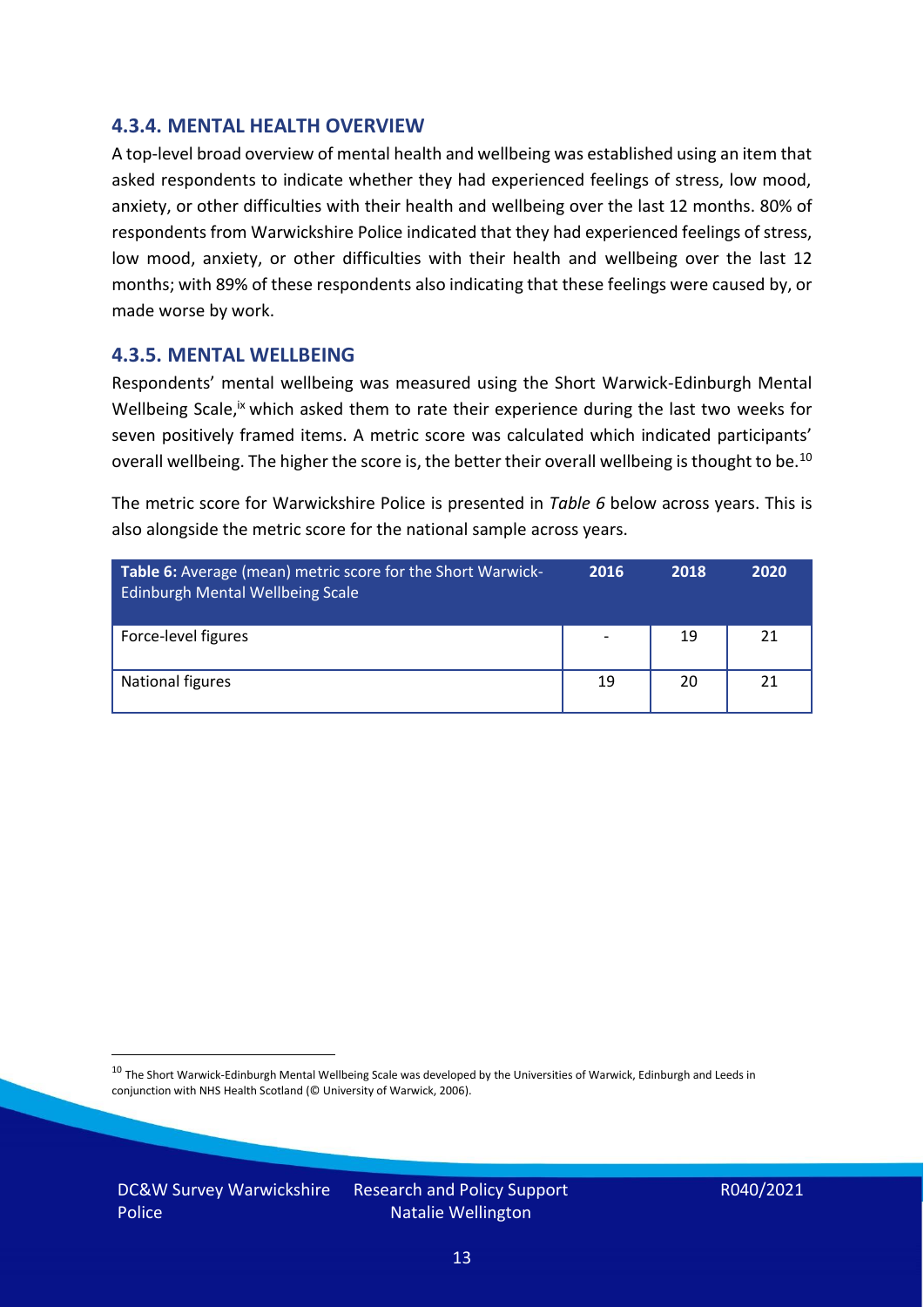## <span id="page-13-0"></span>**5. ABSENCE BEHAVIOUR**

### **5.1. ABSENCE**

51% of respondents from Warwickshire Police reported *one* or *more* days of sickness absence and 23% of respondents indicated that at least one day of their sickness absence was attributable to stress, depression, or anxiety.

The national proportion of respondents who had taken *one* or *more* days of sickness absence was 48% and 32% of respondents indicated that at least one day of their sickness absence was attributable to stress, depression, or anxiety.

#### **5.2. PRESENTEEISM AND LEAVEISM**

Presenteeism is the act of attending work while ill. This has been shown to be associated with subsequent health decline, particularly in relation to burnout, $x$  and can lead to elevated absenteeism.<sup>xi</sup> Moreover, evidence suggests that presenteeism can compound the effects of the initial illness and negatively influence job satisfaction, resulting in negative job attitudes and withdrawal from work.<sup>xii</sup>

Leaveism is a term to describe hidden sickness absence and work undertaken during rest periods. A core dimension of leaveism includes using allocated time off such as annual leave entitlements to take time off when they are in fact unwell. Findings for Warwickshire Police across years are presented in *Table 7* below.

| Table 7: Proportion of respondents reporting the<br>following absence behaviour once or more over the<br>previous 12 months |                             | 2016 | 2018 | 2020 |
|-----------------------------------------------------------------------------------------------------------------------------|-----------------------------|------|------|------|
| Presenteeism                                                                                                                | Due to Physical health      |      | 79%  | 55%  |
|                                                                                                                             | Due to Psychological health |      | 80%  | 69%  |
| annual leave to<br><b>Using</b><br>take time off due to                                                                     | Due to Physical health      |      | 35%  | 29%  |
| health                                                                                                                      | Due to Psychological health |      | 49%  | 36%  |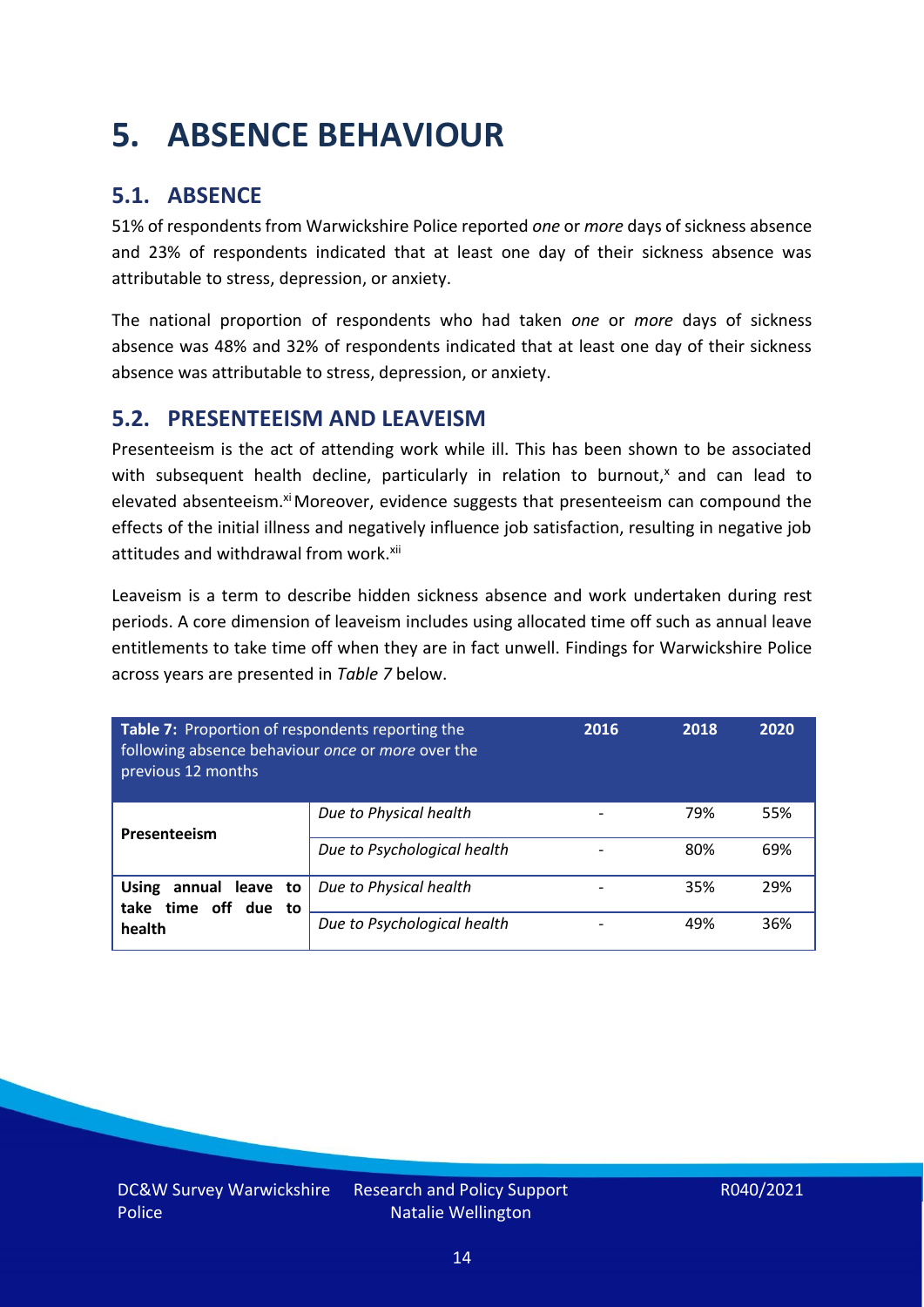## <span id="page-14-0"></span>**6. VIOLENCE AND PHYSICAL INJURIES**

### **6.1. VIOLENCE**

Verbal and physical violence was assessed using four questions regarding how often officers received verbal insults, verbal threats, spitting assaults, unarmed physical attacks, and attacks with a weapon from members of the public over the previous 12 months. Findings for Warwickshire Police are presented in *Table 8* below.

**Table 8**: Force level figures for frequency of verbal and physical violence from members of the public

| Type of violent victimisation                                                          | Proportion of respondents indicating frequency<br>of experience as at least once a week |      |      |
|----------------------------------------------------------------------------------------|-----------------------------------------------------------------------------------------|------|------|
|                                                                                        | 2016                                                                                    | 2018 | 2020 |
| Verbal insults (e.g. swearing, shouting, abuse)                                        |                                                                                         | 37%  | 30%  |
| Verbal threats (e.g. threat of hitting, threat of<br>kicking)                          |                                                                                         | 25%  | 15%  |
| Spitting assaults (i.e. being deliberately spat<br>$upon)$ <sup>11</sup>               | $\cdots$                                                                                | 3%   | 1%   |
| Unarmed physical attacks (e.g. struggling to get<br>free, wrestling, hitting, kicking) |                                                                                         | 14%  | 9%   |
| Use of a deadly weapon (e.g. stick, bottle, axe,<br>firearm)                           |                                                                                         | 3%   | 0%   |

### **6.2. INJURIES**

14% of Warwickshire Police respondents reported that they had suffered *one or more* injuries that required medical attention as a result of **work-related violence** in the last year.

This is *lower than* the proportion reporting *one or more* injuries as a result of **work-related violence** in the national sample (16%) and *lower than* the proportion reported by Warwickshire Police in 2018 (17%).

11% of Warwickshire Police respondents reported that they had suffered one or more injuries that required medical attention as a result of **work-related accidents** in the last year.

 $11$  Data on spitting assaults is not available for the year 2016 as the item was not included until the 2018 iteration of the survey.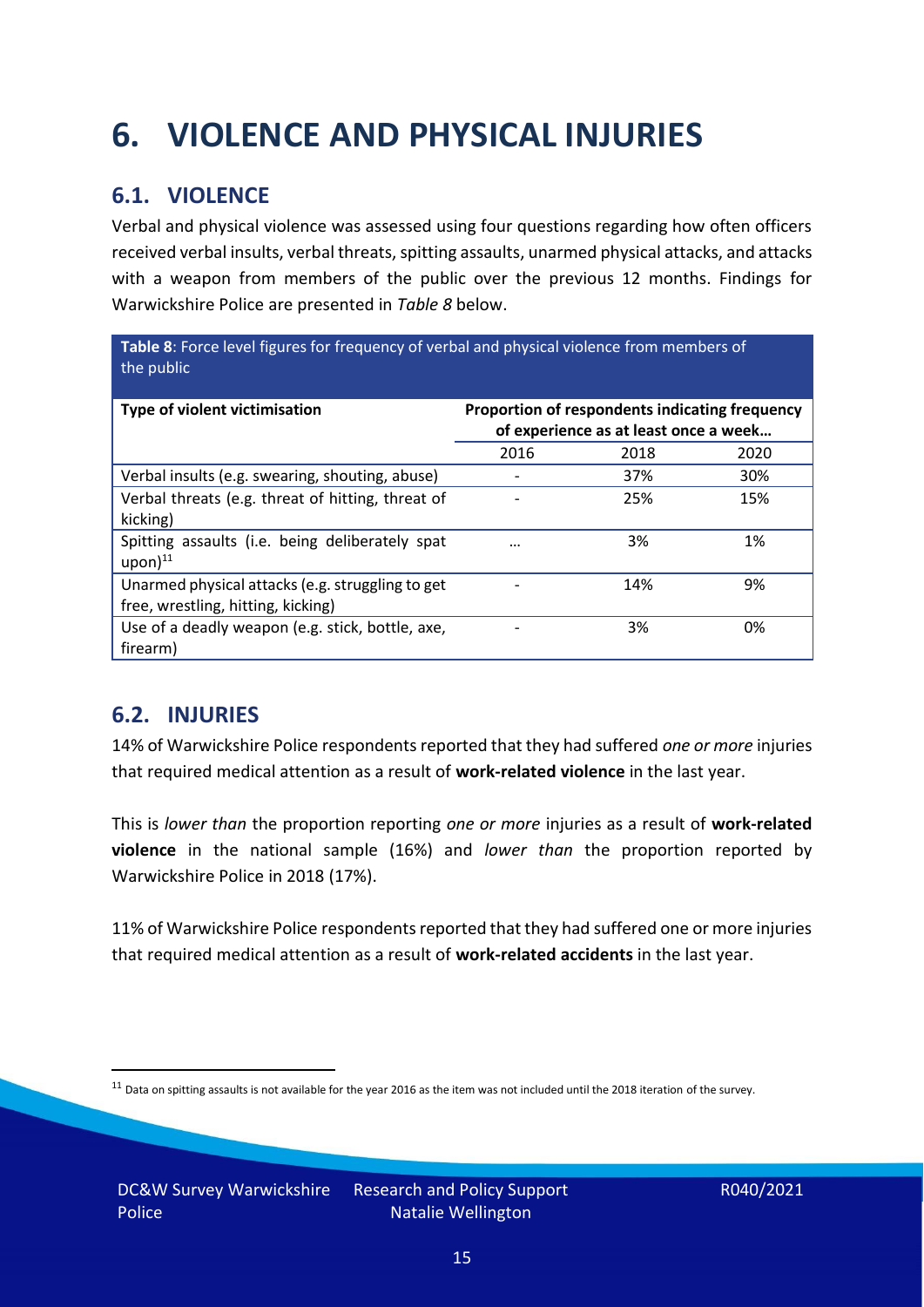This is *the same as* the proportion reporting *one or more* injuries as a result of **work-related accidents** in the national sample (11%) and *lower than* the proportion reported by Warwickshire Police in 2018 (13%).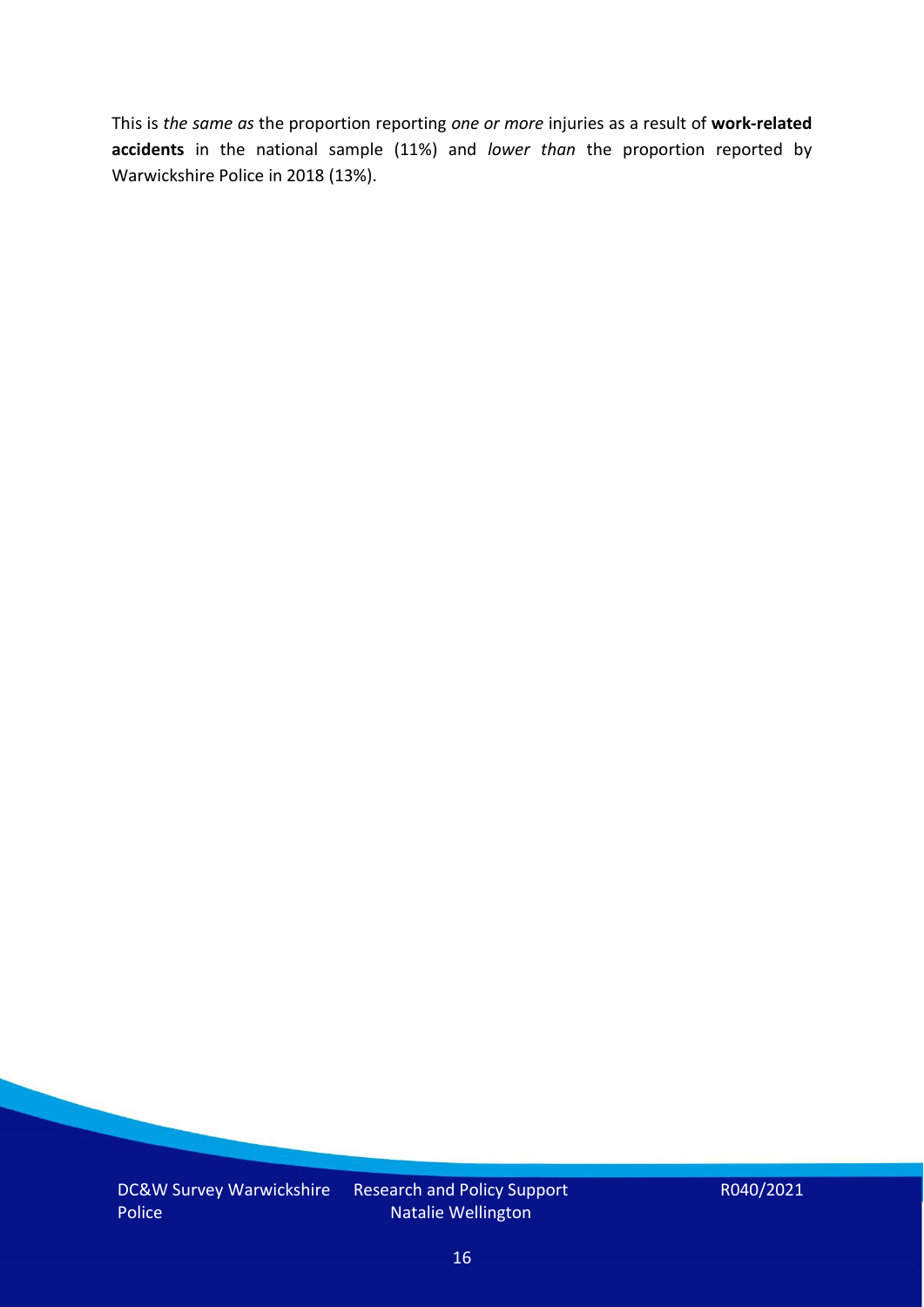# <span id="page-16-0"></span>**7. ORGANISATIONAL SUPPORT FOR MENTAL HEALTH AND WELLBEING**

### **7.1. DISCLOSURE**

Respondents who indicated that they had sought help for difficulties with mental health and wellbeing were presented with additional questions concerning disclosure to a line manager. 77% of respondents from Warwickshire Police, for whom it was applicable, reported that they had disclosed seeking mental health and wellbeing support to their line managers. This can be compared with 73% reported by Warwickshire Police in 2018.

#### **7.2. MENTAL HEALTH AND WELLBEING SUPPORT SERVICES**

Respondents were asked about mental health and wellbeing support services that are *reactive* (services that aim to help those that are already experiencing difficulties with their mental health and wellbeing), and *proactive* (services that aim to help people prevent difficulties with mental health and wellbeing from developing). Key findings for Warwickshire Police are displayed in the tables below, with *Table 9* displaying both national and local proportions.

**Table 9**: Proportion of respondents reporting that they are *aware* of reactive and proactive mental health and wellbeing support services that their force offers

| <b>Questions</b>                                                                                                                                                                                                                   | Proportion of respondents |                  |  |
|------------------------------------------------------------------------------------------------------------------------------------------------------------------------------------------------------------------------------------|---------------------------|------------------|--|
|                                                                                                                                                                                                                                    | Force-level figures       | National figures |  |
| Reported being aware of reactive services that their force<br>offers to support the mental health and wellbeing of its<br>employees (e.g. counselling, helpline services, peer<br>support groups etc.)                             | 75%                       | 74%              |  |
| Reported being aware of proactive services that their<br>force offers to support the mental health and wellbeing<br>of its employees (e.g. resilience training, mindfulness<br>workshops, mental health awareness programmes etc.) | 42%                       | 43%              |  |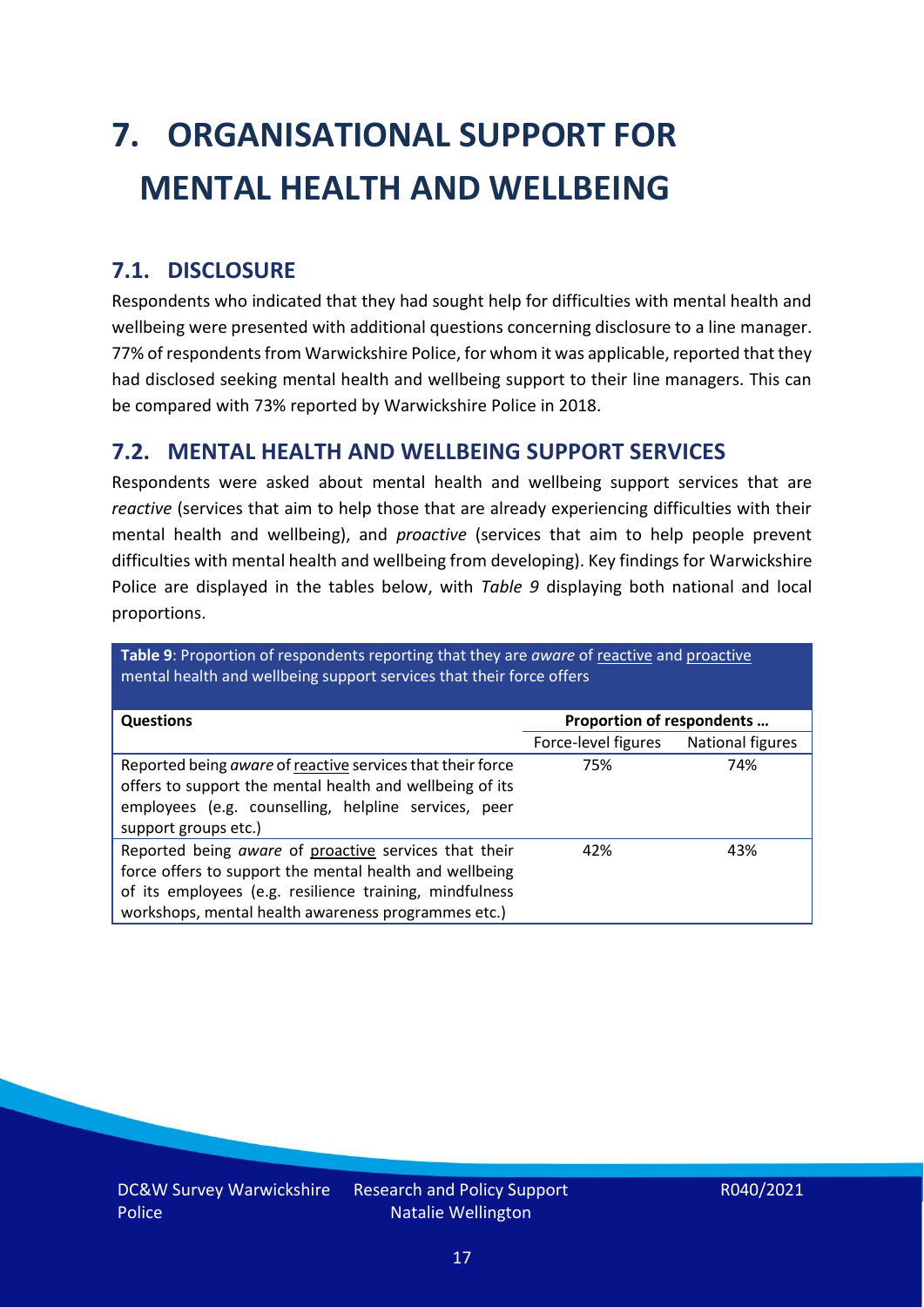### <span id="page-17-0"></span>**8. COVID-19 CRISIS**

Questions about the COVID-19 crisis have been included in this year's survey to help to better understand the impacts of working within the police service during this period. This section of the report specifically focusses on the personal impact of the COVID-19 crisis on officers, whilst organisational impacts have been reported at contextually appropriate points throughout the report.<sup>12</sup>

Respondents were asked whether they think they have or have had COVID-19. Comparisons for both national and local proportions are shown in *Table 10* below.

| Table 10: Proportion of respondents reporting whether<br>they have or have had COVID-19 | <b>Force-level</b><br>figures | <b>National</b><br>figures |
|-----------------------------------------------------------------------------------------|-------------------------------|----------------------------|
| Yes, confirmed by a positive antigen or antibody test                                   | 2%                            | 3%                         |
| Yes, based on strong personal suspicion or medical advice                               | 16%                           | 23%                        |
| No                                                                                      | 59%                           | 47%                        |
| Unsure                                                                                  | 23%                           | 27%                        |

29% of respondents from Warwickshire Police said that they were *very* or *extremely worried* about the impact that the COVID-19 crisis will have on them personally. This can be compared to the national sample, where 22% said that they were *very* or *extremely worried* about the impact that the COVID-19 crisis will have on them personally.

Respondents from Warwickshire Police were asked about their concern over the issues displayed in *Table 11* below (national and local proportions are shown).

| Table 11: Proportion of respondents reporting that they were very or extremely concerned over the<br>following |                           |                 |
|----------------------------------------------------------------------------------------------------------------|---------------------------|-----------------|
| <b>Statements</b>                                                                                              | Proportion of respondents |                 |
|                                                                                                                | Force-level               | <b>National</b> |
|                                                                                                                | figures                   | figures         |
| Becoming unwell with COVID-19 due to having close contact with                                                 | 29%                       | 34%             |
| someone who has COVID-19 in the line of duty                                                                   |                           |                 |
| Becoming unwell with COVID-19 due to being assaulted by someone                                                | 14%                       | 23%             |
| who has COVID-19 in the line of duty                                                                           |                           |                 |
| Having adequate access to COVID-19 testing (antigen                                                            | 31%                       | 37%             |
| and/or antibody diagnostic testing)                                                                            |                           |                 |
| Enforcing the lockdown restrictions                                                                            | 22%                       | 25%             |

<sup>12</sup> For more information please see the introduction to this report on page 3.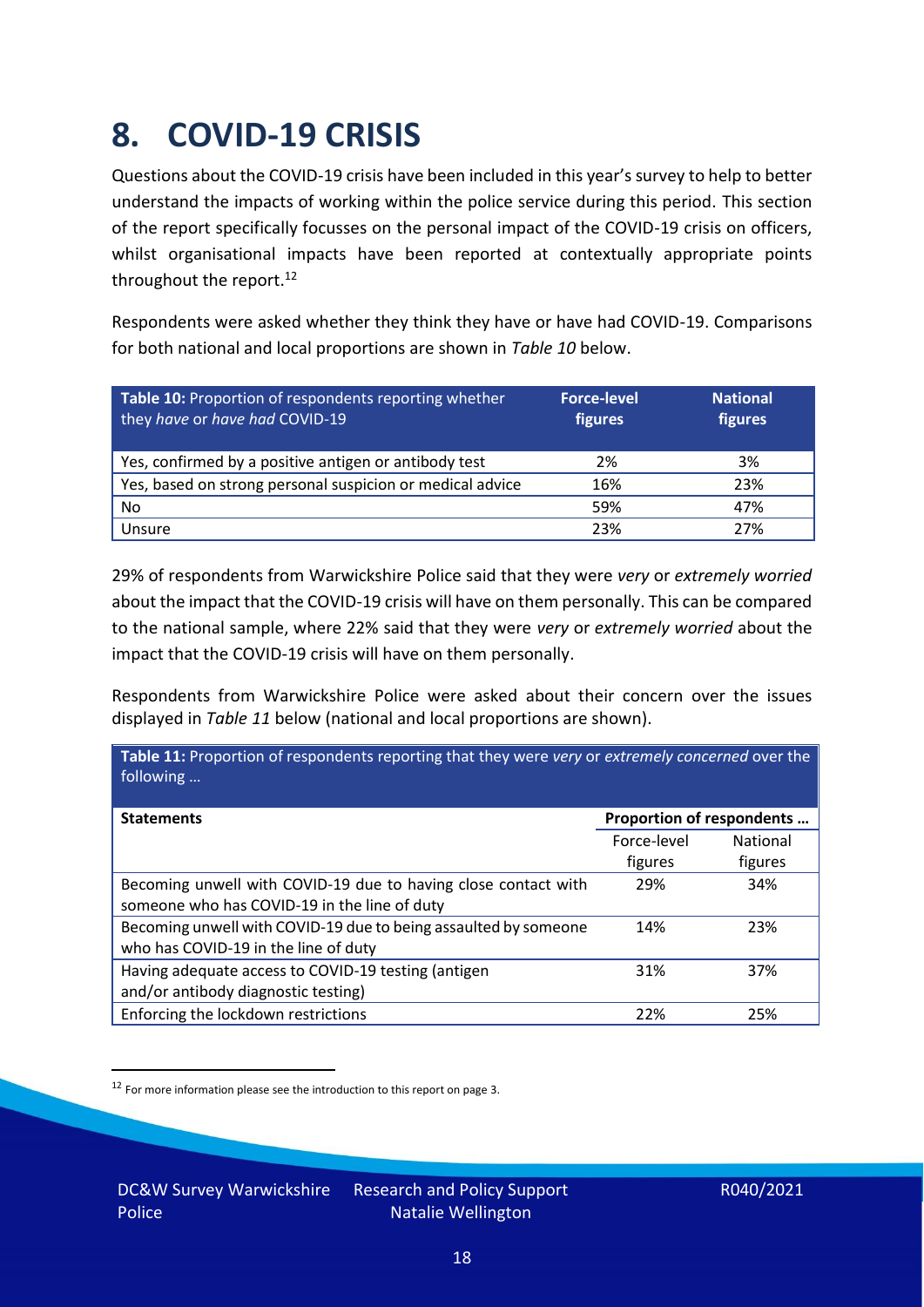Furthermore, 35% of respondents from Warwickshire Police reported that they *disagreed* or *strongly disagreed* that they have all the equipment they personally need to protect them from COVID-19 whilst at work. This can be compared to the national sample, where 39% reported that they *disagreed* or *strongly disagreed* that they have all the equipment they personally need to protect them from COVID-19 whilst at work.

Research and Policy Support Natalie Wellington

R040/2021